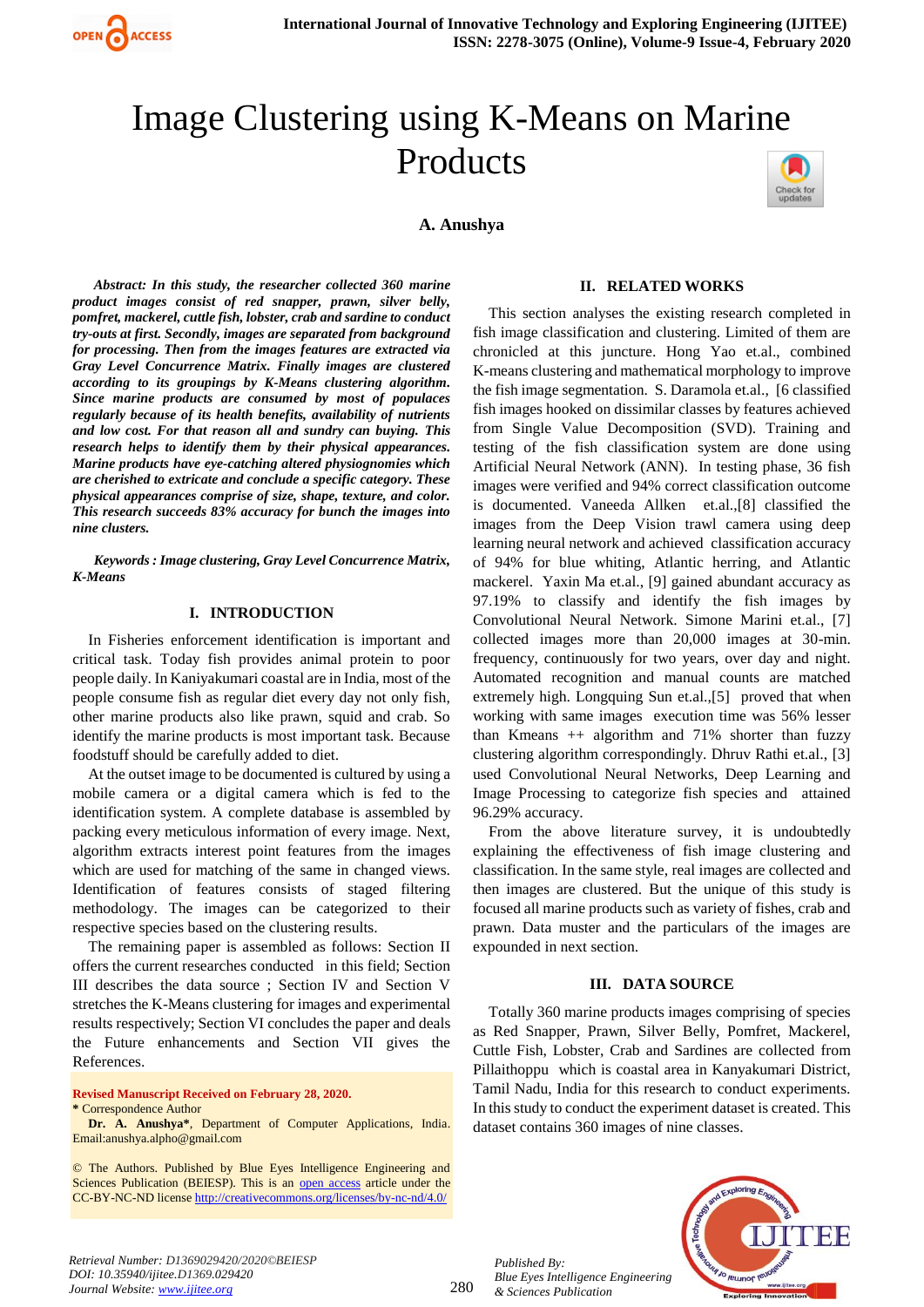Table 1 affords intuitions interested in the quantity of illustrations considered for respectively distinct types sheltered. Images were taken by Samsung J7 mobile Camera. Samples of collected images are as presented in Figure 1.

**Table- I: The Classes of images used in the Dataset**

| Species No.      | Name of the species | No. of images |
|------------------|---------------------|---------------|
| 1.               | Red snapper         | 40            |
| 2.               | Prawn               | 40            |
| 3.               | Silver belly        | 40            |
| $\overline{4}$ . | Pomfret             | 40            |
| 5.               | Mackerel            | 40            |
| 6.               | Cuttle fish         | 40            |
| 7.               | Lobster             | 40            |
| 8.               | Crab                | 40            |
| 9.               | Sardines            | 40            |
| <b>Total</b>     |                     | 360           |



**Fig. 1: Sample dataset**

# **IV. IMAGE CLUSTERING VIA K-MEANS**

The humble procedure for Marine products image clustering principally involves of four steps such as Image gathering, Image processing, Feature extraction and Clustering. Initially the images are collected and a database is generated. Gray Level Concurrence Matrix features are mined. Lastly a K-means is used to get clusters. To begin with image processing, visually scrutinized the images are used in this experiment and classified them according to their features. The marine products were patented as of the finest class. The block diagram of this research methodology is illustrated as follows in Figure 2.



**Fig. 2: Research Methodology**

Images in database are resized and convert both images into Grayscale. Then the Converted Grayscale images are transformed to binary image. In binary image, count the number of pixels concealed by the images by using GLCM feature. Next, Calculate the GLCM feature of both images and find the difference in area and apply the Canny edge detection method on grayscale images. Afterward Extract the hue, saturation and intensity a from the uncropped test image. Now average of difference in GLCM feature, edge and color histogram is obtained. The above methods are repeated for all the images in the database. As a final point, K-means clustering is applied on images [1]. The steps of K-Means algorithm works is as follows:

- 1. Specify number of clusters K.
- 2. Initialize centroids by first shuffling the dataset and then randomly selecting K data points for the centroids without replacement.
- 3. Keep iterating until there is no change to the centroids. 4.

The above steps of K-means are executed in MATLAB and clusters are multiplied as enlightened in next section.

# **V. EXPERIMENTAL RESULT**

In this section, results are deliberated about investigates. The database contains 360 real images. GLCM and K-means have been executed in MATLAB for real marine products images. Features such as color, shape, size and texture are extracted by GLCM and clusters of images are achieved by K-Means correspondingly. The image processing steps with an image is exposed in Figure 3, Figure 4, Figure 5 and Figure 6. The number of images are grouped by K-Means according to its clusters flawlessly is tabularized in Table 2. This method categorizes images into nine clusters in an efficient way and 83% of accuracy is reached as shown in Table 2.



**Fig. 3: Original image**



*Retrieval Number: D1369029420/2020©BEIESP DOI: 10.35940/ijitee.D1369.029420 Journal Website: www.ijitee.org*

*Published By:*

*& Sciences Publication*

*Blue Eyes Intelligence Engineering*